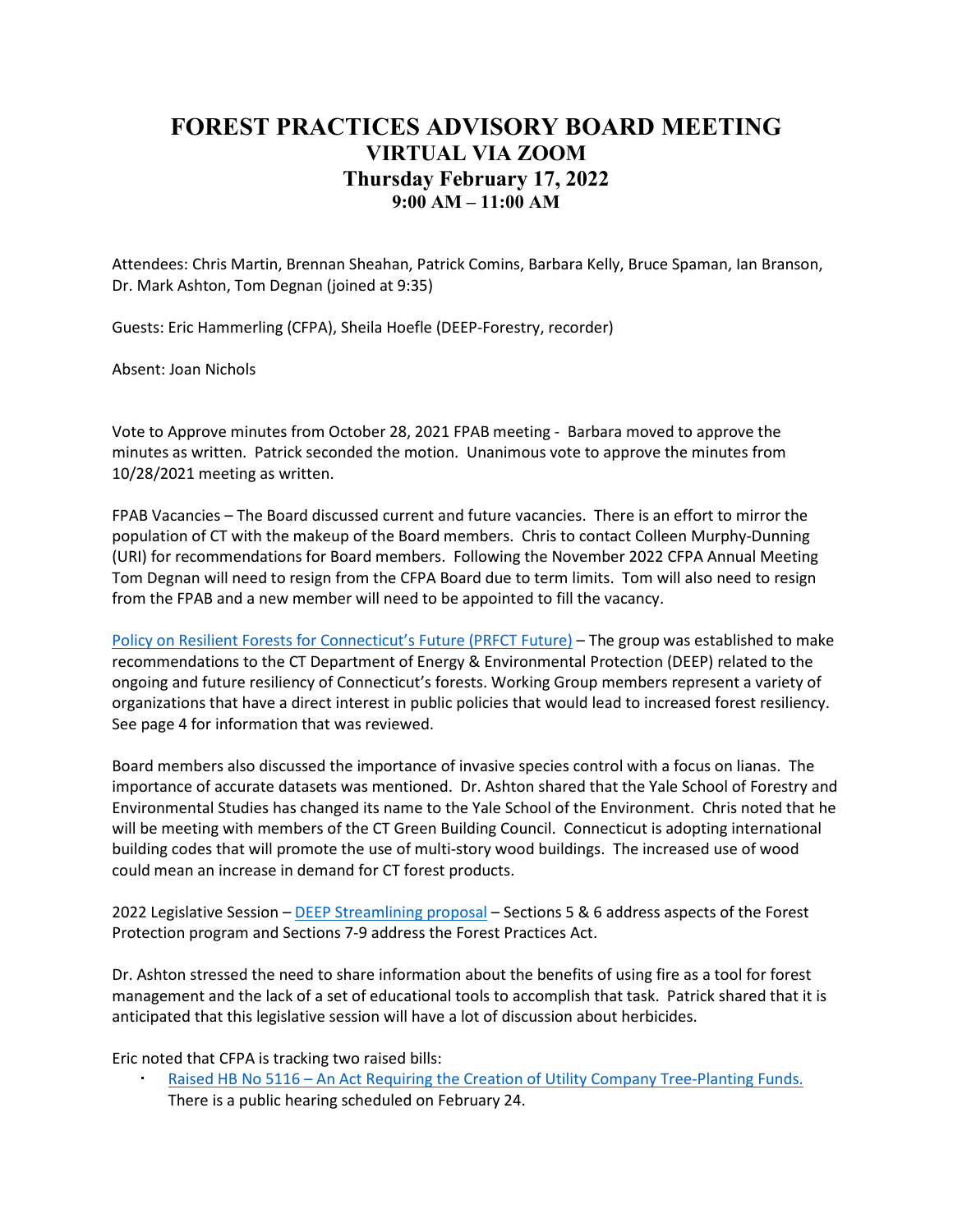[Raised SB No 117 – An Act Concerning Tree Removal on Properties Under the Control of the](https://www.cga.ct.gov/asp/cgabillstatus/cgabillstatus.asp?selBillType=Bill&which_year=2022&bill_num=117)  [Department of Energy and Environmental Protection.](https://www.cga.ct.gov/asp/cgabillstatus/cgabillstatus.asp?selBillType=Bill&which_year=2022&bill_num=117) There is a public hearing scheduled on February 25.

Enforcement Actions, Exams Update – The forest practitioner exam originally scheduled for March has been moved to April 6 due to staff members being unavailable to conduct the exams.

The Riendeau Consent order has been extended for six months because the Riendeaus did not submit all paperwork as required. There is no additional monetary penalty.

A Consent Order was issued to Kurt Lenahan for conducting a forest practice while not certified. He was previously certified and was involved with a site clearing in Bethlehem and Oxford.

Other forest practices have been identified where the operators were working as sub contractors for NRCS and weren't aware that the work they were completing would be a commercial forest practice. The technical service provider should have a certified forest practitioner onsite when the tree removals are being completed.

Staff are planning a workshop focusing on wetland soils and BMPs. The workshop will be scheduled for this summer and will be similar to the one done in 2018.

Municipal Forest Practices Regulations – Haddam submitted their final draft for review and comments. No big issues were found, there were minor formatting issues that needed to be corrected. Newtown has had forest practice regulations in place since prior to the Forest Practices Act being implemented. Newtown Regulations will need to be submitted and approved by DEEP Commissioner because there is no record of that ever being done.

DOF Staffing – Doug Emmerthal has retired. Quick approval was given for the authorization to refill his position. Alexander Amendola now works as a state lands forester out of Cockaponset State Forest. Two state lands forester positions are anticipated to be announced shortly. The Forest Protection program continues to suffer from lack of staffing. Amy Burgess, Western CT Fire Control Officer will be leaving state service on February 24. The interviewers report for the fire control officer to replace Kevin Grady is nearly completed. Eric will share a DEEP staffing report for the Bureaus of Outdoor Recreation and Natural Resources with members of the FPAB. work as required. There is no additional monetary penalty.<br>Sent Order was issued to Kurt Lenahan for conducting a forest practice while not certified. He<br>susly certified and was involved with a site clearing in Bethlehem a

Infrastructure Investment Jobs Act (IIJA) - The act was initially a \$715 billion infrastructure package that included provisions related to federal-aid highway, transit, highway safety, motor carrier, research, hazardous materials, and rail programs of the Department of Transportation. After congressional negotiations, it was amended and renamed to the Infrastructure Investment and Jobs Act to include funding for broadband access, clean water, electric grid renewal in addition to the transportation and road proposals of the original House bill. This amended version included approximately \$1.2 trillion in spending, with \$550 billion being newly authorized spending on top of what Congress was planning to authorize regularly.

The legislation invests about \$5.5 billion in lands and resources, about \$3 billion will be invested over five years to reduce the risk of wildland fire and restore ecosystems. The Forest Service has not specified what the funds can be used for yet. National Association of State Foresters to continue collaborating with the Forest Service about how the funding will be allocated.